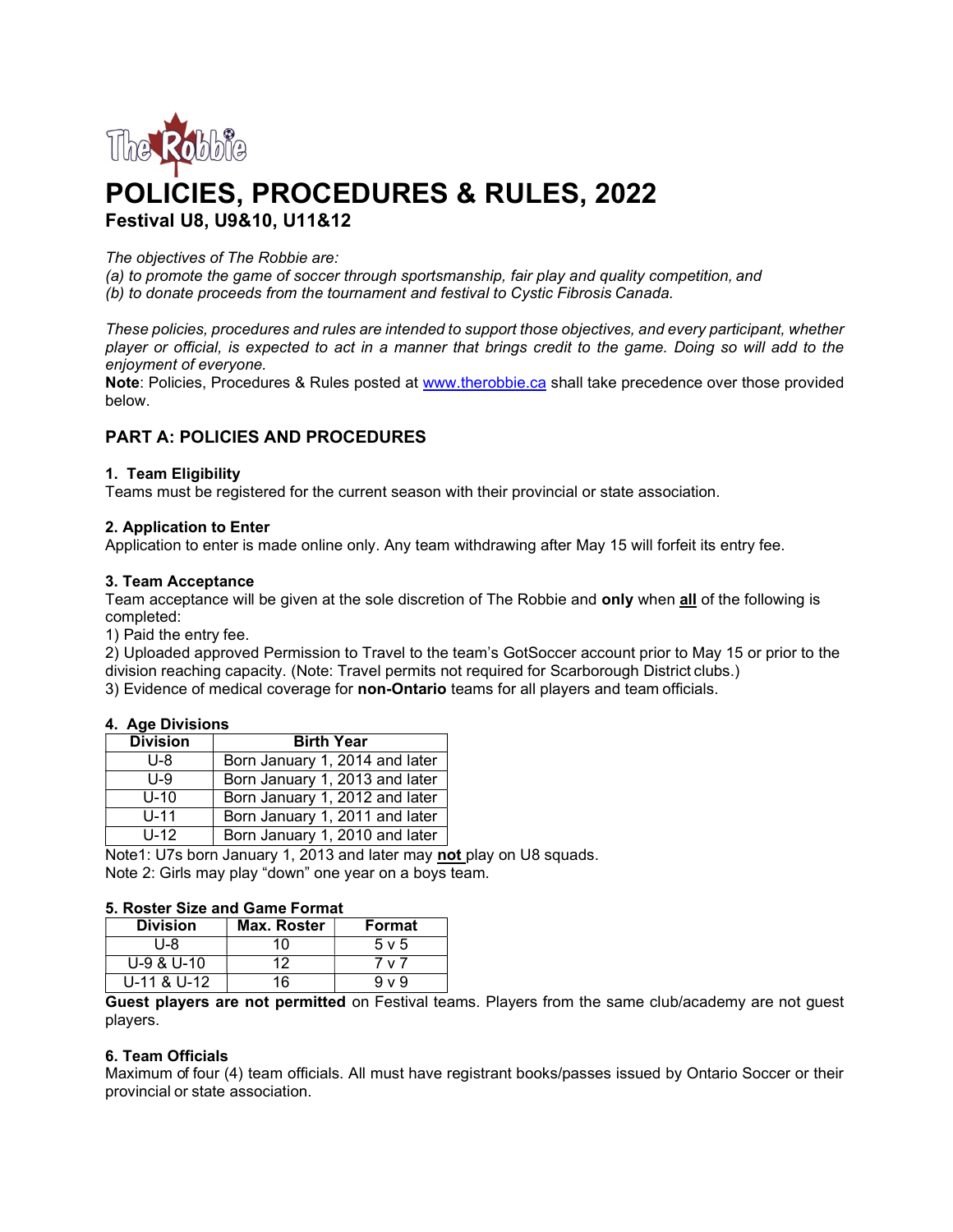# 7. Online Check-in

Teams must check-in online by completing the following steps:

1) Enter the festival roster. Mandatory player information required: Name, Date of Birth, Registration Number, and Jersey Number.

2) Enter Team Officials (maximum four). Mandatory information required: Name and Registration Number.

Failure to complete Online Check-in by the published deadline may result in dismissal from the Festival and forfeit of the entry fee.

Only players whose names appear on a validated roster are permitted to play in the Festival. No alterations or additions to the original validated roster will be permitted. Team rosters are fixed for the day as per Ontario Soccer policy. Players cannot be interchanged amongst multiple teams entered in the Festival.

# 8. Team Check-In at the Field

1) All team officials (maximum 4) must check in with the field convenor 45 minutes prior to their first game to receive a wristband and present a copy of their Ontario Soccer roster and Ontario Soccer valid team official ID. Only team officials included on the team's roster and game sheets and in possession of current registrant books/cards may receive wristbands to be on the team bench during games.

2) Players do not require registrant books/ cards.

3) Players are not required to attend the team check in.

# 9. Field Convenors

Field Convenors are responsible for

1) checking in each team.

2) verifying registrant information for team officials.

Field Convenors are not authorized to explain or interpret festival rules. Field convenors are authorized to enforce the conditions of the field permit, including the right to require participants including spectators to leave the field and environs.

#### 10. Game Sheets

Pre-printed Game Sheets/Cards will be supplied to field convenors.

Note: If a player or team official is not going to participate in a game, a team official must advise the field convenor at least 45 minutes prior to the scheduled kick-off time so they can be stroked off the game sheet. As per Ontario Soccer, all players and team officials whose names appear on a game sheet will be deemed to have participated. No other player or team official not on the approved roster can be added to replace anyone who is removed from the game sheet.

#### 11. Extraordinary Weather

In the event of severe weather conditions (e.g., continuous heavy rain, lightning, excessive heat or poor field conditions), the Robbie Committee may make decisions including but not limited to the following:

- a) Relocate and/or reschedule any game.
- b) Reduce the scheduled duration by up to 50 percent.
- c) Abandon all or part of the festival.

Please note that permit issuers (City, School Board, College, University, private facilities) retain the right to cancel fields at their sole discretion.

# 11.1 Lightning Policy and Procedure

The decision to start, halt, continue or resume play for weather conditions is at the referee's discretion.

Canada Soccer policy is to halt play as soon as thunder is heard. "More people are struck before and after a thunderstorm than during one…When considering resumption of any athletics activity wait at least thirty (30) minutes after the last flash of lightning or sound of thunder before returning to the field." (Canada Soccer,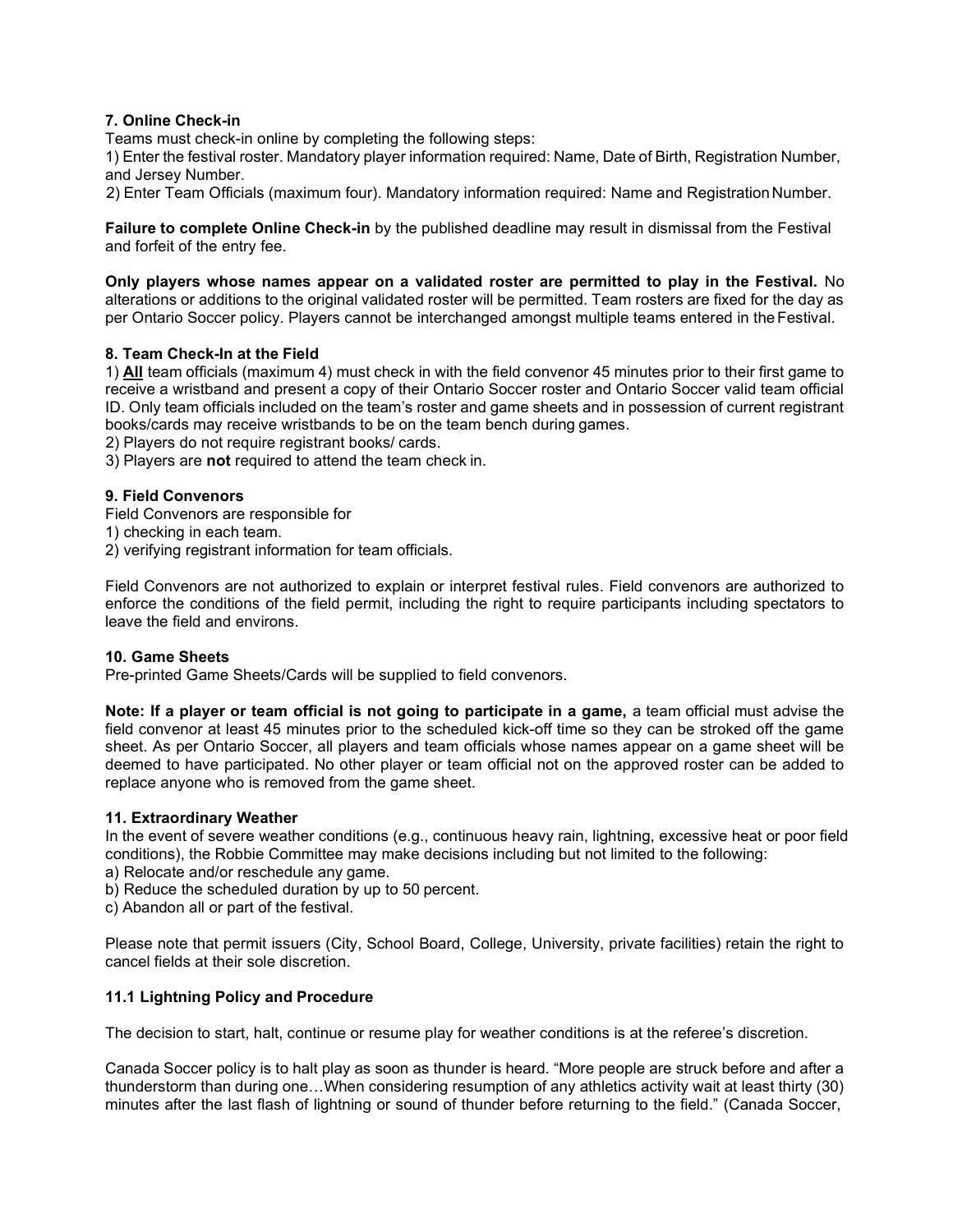July 17, 2017)

Effectively, it is the position of The Robbie that any delay/stoppage for lightning/thunder and/or very heavy rain means at least a 45-minute halt to play. Notwithstanding 8. above the following shall apply:

## Under-8, Under-9 & Under-10

Any game halted or not started within the scheduled time window shall not be re-started or played at a later time. The schedule shall advance to the next possible start time window.

# Under-11 & Under-12

Any game halted during the first half that can be re-started shall play only whatever time is remaining within the original time window.

Any game not started by the mid-point of its time window shall not be played.

Games started late shall be reduced to 50 minutes (2x25-minute halves) until caught up in the schedule.

\*Note: in the application and interpretation of this Robbie policy, common sense and reasonableness should prevail, but in any event the decision of The Robbie is final.

# 12. Games Abandoned by Referee

The Robbie shall review the circumstances of any game abandoned by the referee. The finding of The Robbie and subsequent decision in respect of the festival shall be final and not subject to any appeal.

The matter may also be referred to discipline in the home district of the team(s) involved.

#### 13. Discipline

The Robbie uses the Ontario Soccer Discipline by Review System. DBR offences have automatic penalties and cannot be appealed. Any player ordered from the field of play by the referee for misconduct shall receive an automatic one game suspension and shall sit out his/her next scheduled game. This includes players who receive two cautions in a single game. Note: Yellow Cards are not cumulative.

In cases of violent conduct or misconduct against a game official, the offending player or team official shall be dismissed from the festival, and the incident shall be reported to the team's home district / association for discipline.

All team officials are entirely responsible for the behaviour of spectators associated with their team.

#### 14. Concussion Protocol

If a player/team official/parent suspects that a player has been concussed/received a head injury, The Robbie recommends that they seek immediate medical attention for proper assessment and treatment.

# 15. General

The Robbie and/or the Scarborough Soccer Association will not be responsible for:

a) refunds of entry fees if the tournament is cancelled or abandoned in whole or in part.

b) refunds for any games not played due to the withdrawal or dismissal of a team.

c) expenses including accommodations costs, local travel and parking tickets incurred by teams and families. The Robbie, a Committee of the Scarborough Soccer Association, reserves the right to resolve all matters pertaining to The Robbie Soccer Festival. The Robbie's interpretation of the policies, procedures and rules and all other aspects of the Festival is final.

# PART B: RULES OF PLAY

# 16. Maximum Playing Time

OS Outdoor Development Matrix, Feb. 6, 2018, limits maximum playing time per player per day.

Division | Maximum Playing Time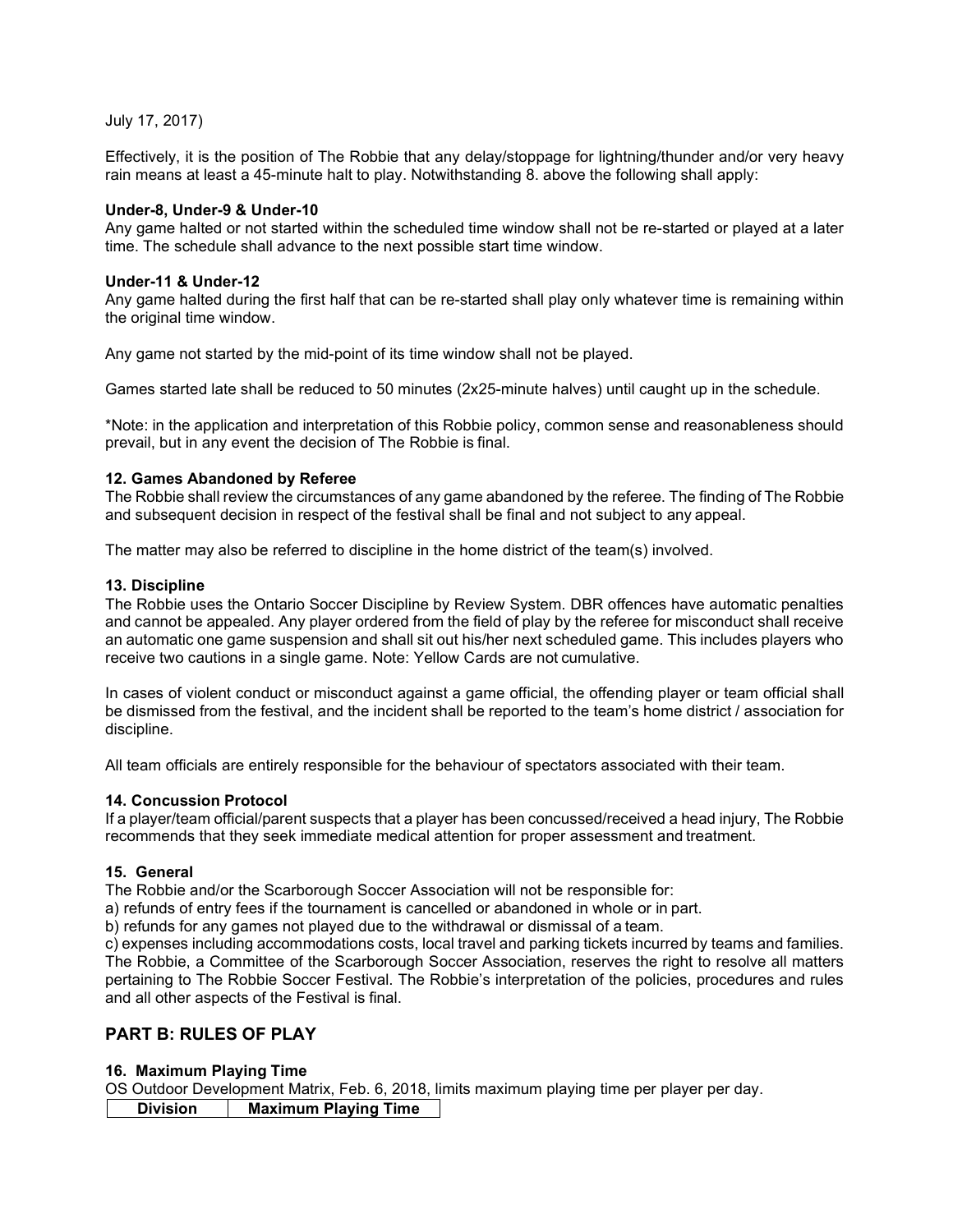|                | per Player |
|----------------|------------|
| U-8            | 60 minutes |
| $U-9$ & $U-10$ | 80 minutes |
| U-11 & U-12    | 80 minutes |

The Robbie expects coaches will give players fair playing time in all positions, and self-monitor in order to respect the OS policy.

# 17. Scheduling

There shall be a minimum of one hour between each game played by any team.

#### 18. Player Uniforms and Equipment

The equipment of all players must conform to the Laws of the Game as set out by FIFA. All players must wear a number on the back of their shirt. This number must coincide with the player's name and number as shown on the game sheet. Each player on a team shall have a different number.

If team colours clash, the home team shall be responsible to change colours; the home team being the first team listed in the schedule. Use of pinnies is acceptable

#### Shin guards are mandatory.

#### 19. Laws of the Game

All games shall be played in accordance with the 17 Laws of the Game as observed by FIFA, CS (Canada Soccer) and OS (Ontario Soccer) as well as competition rules set by The Robbie.

- **U8:** Ontario Soccer, Development Matrix, February. 6, 2018.
- U9 & U10: Ontario Soccer, Small Sided Laws of the Game, January 2018.
- U11 & U12: Ontario Soccer, Differences Between 9v9 and 11v11 Games, May 28, 2014

#### Law 1: The Field of Play

#### Field Markings:

The field and goal dimensions are desirable guidelines and are not subject to protest.

#### U-8 Field Dimensions:

| Length           | $30 m - 36 m$                 |  |
|------------------|-------------------------------|--|
| Width            | $25 m - 30 m$                 |  |
| <b>Goal Area</b> | 6 m arc                       |  |
| Goals            | 8 ft (2.44 m) x 5 ft (1.52 m) |  |

# U-9 & U-10 Field Dimensions:

| Length              | $40 m - 55 m$             |  |
|---------------------|---------------------------|--|
| Width               | $30 m - 36 m$             |  |
| <b>Goal/Penalty</b> | 5m along goal line from   |  |
| Area                | inside of goal post       |  |
|                     | (approx. 15m) x 12 m into |  |
|                     | field of play             |  |
| <b>Penalty Mark</b> | 9m                        |  |
| Goals               | 4.8m (16ft) x 1.8m (6ft)  |  |

#### U11 & U12 Field Dimensions:

| Length              | 60 m $-75$ m              |
|---------------------|---------------------------|
| Width               | $42 m - 55 m$             |
| <b>Goal Area</b>    | 4.5m along goal line from |
|                     | inside of goal post x 4m  |
|                     | into field of play        |
| <b>Penalty Area</b> | 13m along goal line from  |
|                     | inside of goal post x 13m |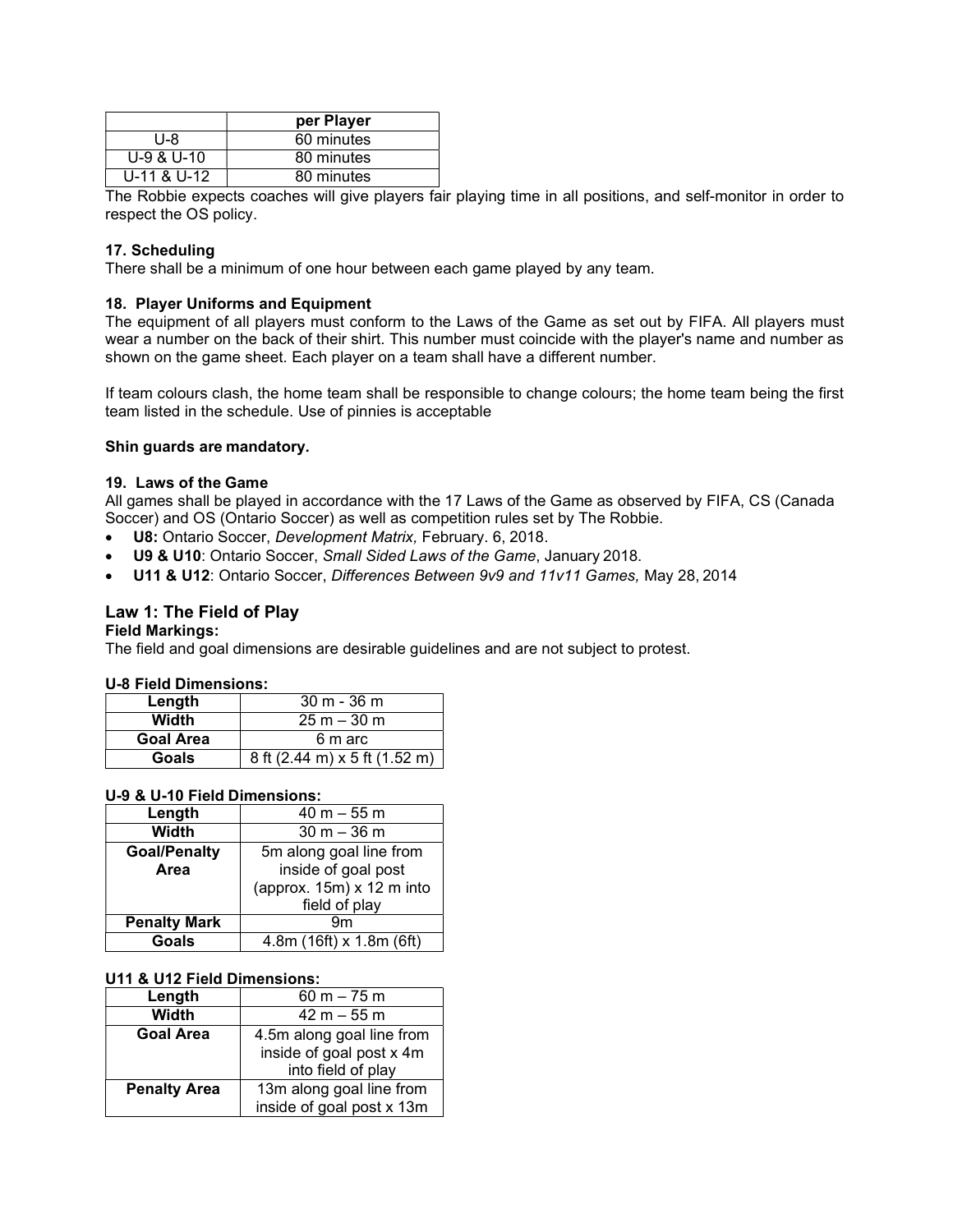|                     | into field of play         |
|---------------------|----------------------------|
| <b>Penalty Mark</b> | 9m                         |
| Goals               | 5.48m (18ft) x 1.82m (6ft) |

# Law 2: The Ball

|        | <b>Ball Size</b>                 |
|--------|----------------------------------|
| U8     |                                  |
| U9&10  |                                  |
| U11&12 | 4 (or 5 Light ONLY if both teams |
|        | agree                            |

# Law 3: Number of Players

|        | Max.<br><b>Roster</b> | Game<br><b>Format</b> | Min.<br><b>Players</b> |
|--------|-----------------------|-----------------------|------------------------|
| U8     | 10                    | $5 \vee 5$            |                        |
| U9&10  | 12                    | 'v7                   | G                      |
| U11&12 | 19                    | $9 \vee 9$            |                        |

#### Substitutions:

Unlimited substitutions are allowed at any stoppage in play at the discretion of the referee.

# Law 4: Players' Equipment

- Shin guards must be completely covered by socks and must provide a reasonable degree of protection.
- Jewelry is not permitted and cannot be taped except that Medic alert bracelets and necklaces are permitted provided they are fastened securely, and the referee should be made aware.
- No plastic or metal hair items.
- Final decisions on equipment are for the match official.

#### Law 7: Duration of the Match

|        | <b>Game Length</b> | <b>Half Time</b> |
|--------|--------------------|------------------|
| U8     | 2 x 20 minutes     | 5 minutes        |
| U9&10  | 2 x 25 minutes     | 5 minutes        |
| U11&12 | 2 x 35 minutes     | 5 minutes        |

## Law 11 Offside

|        | <b>Offside</b> |
|--------|----------------|
| U8     | Nο             |
| U9&10  | No             |
| U11&12 | Yes            |

# Law 12 Fouls

Offences: include:

- a) kicks or attempts to kick an opponent
- b) trips or attempts to trip an opponent
- c) jumps at an opponent
- d) charges an opponent
- e) strikes or attempts to strike an opponent
- f) pushes an opponent
- g) tackles an opponent from behind to gain possession of the ball
- h) makes contact with an opponent before touching the ball
- i) holds an opponent
- j) spits at an opponent
- k) handles the ball deliberately
- l) plays in a dangerous manner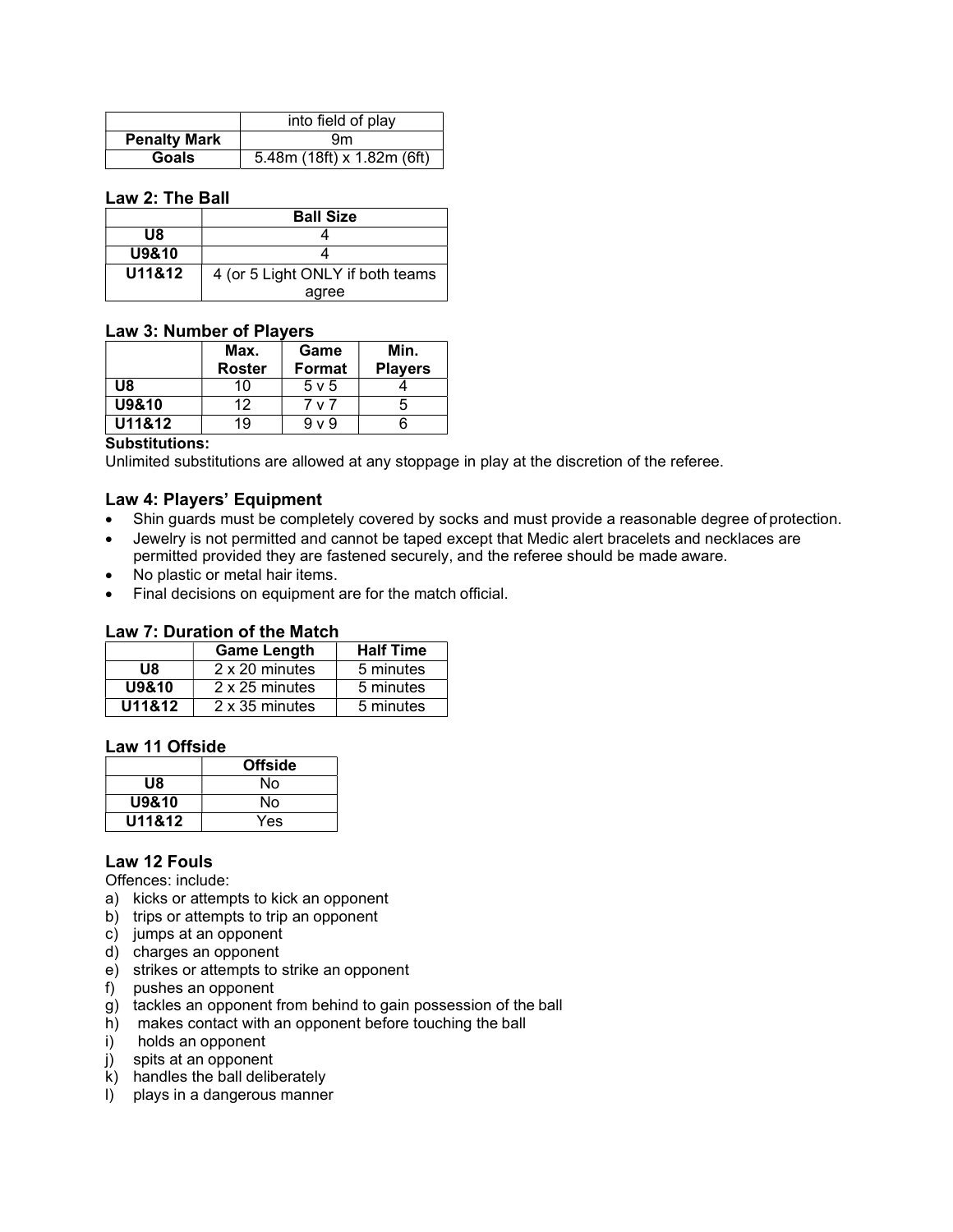- m) impedes the progress of a player
- n) prevents the goalkeeper from releasing the ball from their hands
- o) commits any other offence, not previously mentioned in Law 12.

If any of offences above (except n) occurs inside the penalty area, a **penalty kick** is awarded (not U-8).

An indirect free kick is awarded to the attacking team if a goalkeeper, inside their own penalty area, commits any of the following offences:

- p) handles the ball for more than 6 seconds before releasing it from their possession
- q) handles the ball after it has been deliberately kicked to them by a teammate
- r) handles the ball after receiving it directly from a pass-in taken by a teammate.

A re-take is awarded if the goalkeeper:

s) handles the ball again, from inside their penalty area, after releasing if from their possession.

#### Law 13: Free Kicks

| U8     | All Indirect                     |
|--------|----------------------------------|
| U9&10  | All Indirect + Penalty Kicks     |
| U11&12 | Indirect, Direct & Penalty Kicks |

#### Free kick inside the penalty area

Indirect free kick for the defending team:

- all opponents must be at least five (5) metres (U8, U9&U10) and at least eight (8) metres (U11 & U12) from the ball
- all opponents must remain outside the penalty area until the ball is in play
- the ball is in play when it is kicked directly out of the penalty area
- a free kick awarded in the penalty area may be taken from any point inside that area Indirect Free kick for the attacking team:
- all opponents must be at least five (5) metres from the ball, unless they are on their own goal line between the goalposts
- for offences a) to o) except n) from Law 12, a Penalty kick shall be taken
- for offences p) to r), an indirect free kick awarded shall be taken from the penalty area line parallel to the goal line at the point nearest to where the infringement occurred.

#### Free kick outside the penalty area

- all opponents must be at least five (5) metres from the ball
- the ball is in play when it is kicked and moves
- the free kick is taken from the place the infringement occurred of from the position of the ball when the infringement occurred

# Law 14: Penalty Kicks

Penalty kicks are a part of the game for U9&U10 and U11&U12 but not U8.

# Law 15

#### Pass-In U8, U9 & U10

A pass-in is a method of restarting play when the whole of the ball crosses the touch line.

A goal cannot be scored directly from a pass-in.

#### **Procedure**

- At the moment of delivering the ball, the kicker faces the field of play and has part of the ball on or behind the touch line
- All opponents must stand no less than two (2) meters from the point at which the pass-in is taken.